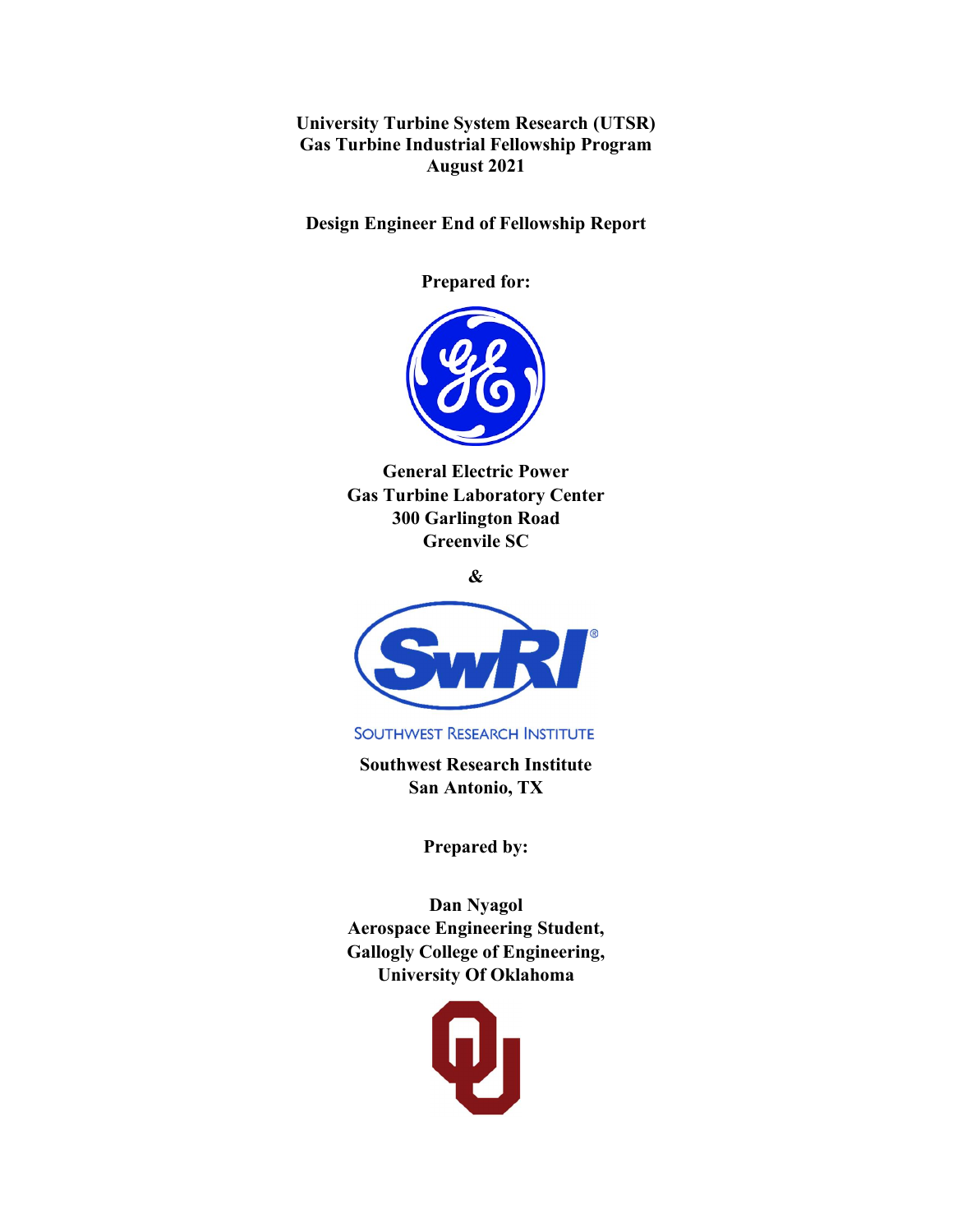# Introduction

The design engineer is tasked with the development, research and investigation of design techniques and applying them to create a useful product that meets and/or exceeds customer requirements. This entails taking customer ideas as inputs, using engineering best practices in the design process and achieving a product as an output. To be cost effective as well as achieve a quality product, it is imperative that the design engineer executes his priorities with the utmost proficiency and efficiency. I was fortunate to work with GE as a design engineering intern through the University Turbine Systems Research (UTSR) Gas Turbine Industrial Fellowship Program provided by the Southwest Research Institute (SwRI) and was exposed to the intricate details in the design process for the compressor rotor of a gas turbine. I was assigned priorities that enabled me to apply the knowledge I have acquired as a student, learn a lot about the gas turbine, and grow both personally and professionally. Any confidential information will be left out of the report.

## Priorities:

In assigning my priorities, my team leader managed to make it such that every task had a goal beyond the internship. Each task was challenging enough to inspire desire to think out of the box, lean on team members for guidance and elicit curiosity leading to discovery all while accomplishing the GE goal of providing the world's largest, most efficient, flexible 60Hz gas turbine with the lowest cost conversion of gas to electricity. My immediate priorities were;

- i. Run transient mission analysis on assigned missions
- ii. Perform Low Cycle Fatigue analysis
- iii. Own a couple compressor wheel rotors through review and release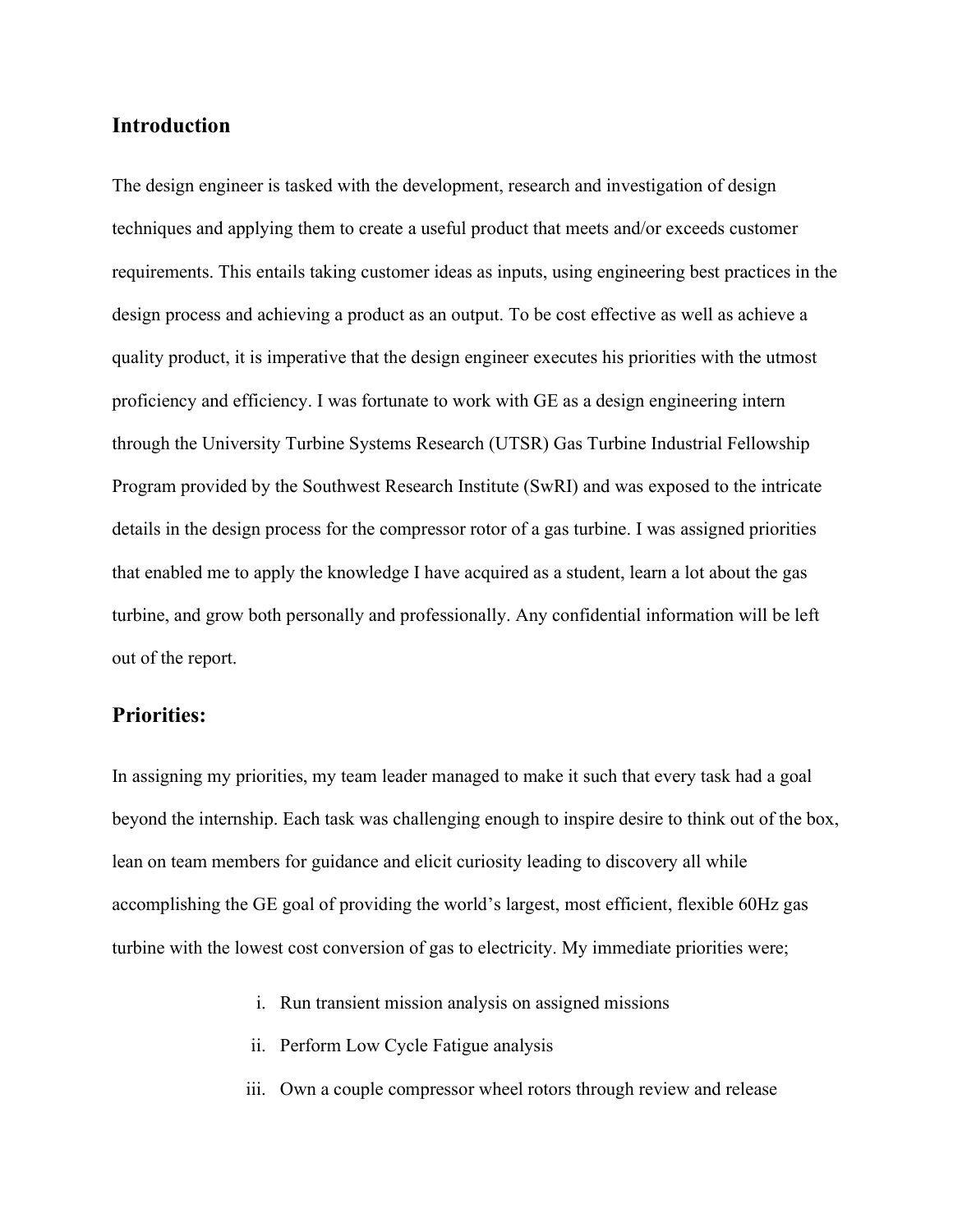#### i) Run transient mission analysis

Transient mission analysis is used to evaluate how a system responds to fixed and/or varying boundary conditions over time. In this case, the speed of the compressor in radians per second and compressor discharge pressure are used, given a set of timepoints that are selected using the eRotor software as well as a spreadsheet tool for comparison.





Our team received about 900 timepoints from the heat transfer team and from that I had to use timepoint selector to down select these to about 300 timepoints critical to the mission. This was critical to improve efficiency in processing by reducing storage requirement for the results obtained and time for running any given mission. Critical timepoints are used to create rundata files that are used as inputs for running the transient mission. Rabbet loads, thermo-elastic contacts together with frictional heat generation are applied and simulation is done on Ansys to model transient states for the given load steps. The results are then used to extract stresses and perform fatigue life calculations from startup to failure.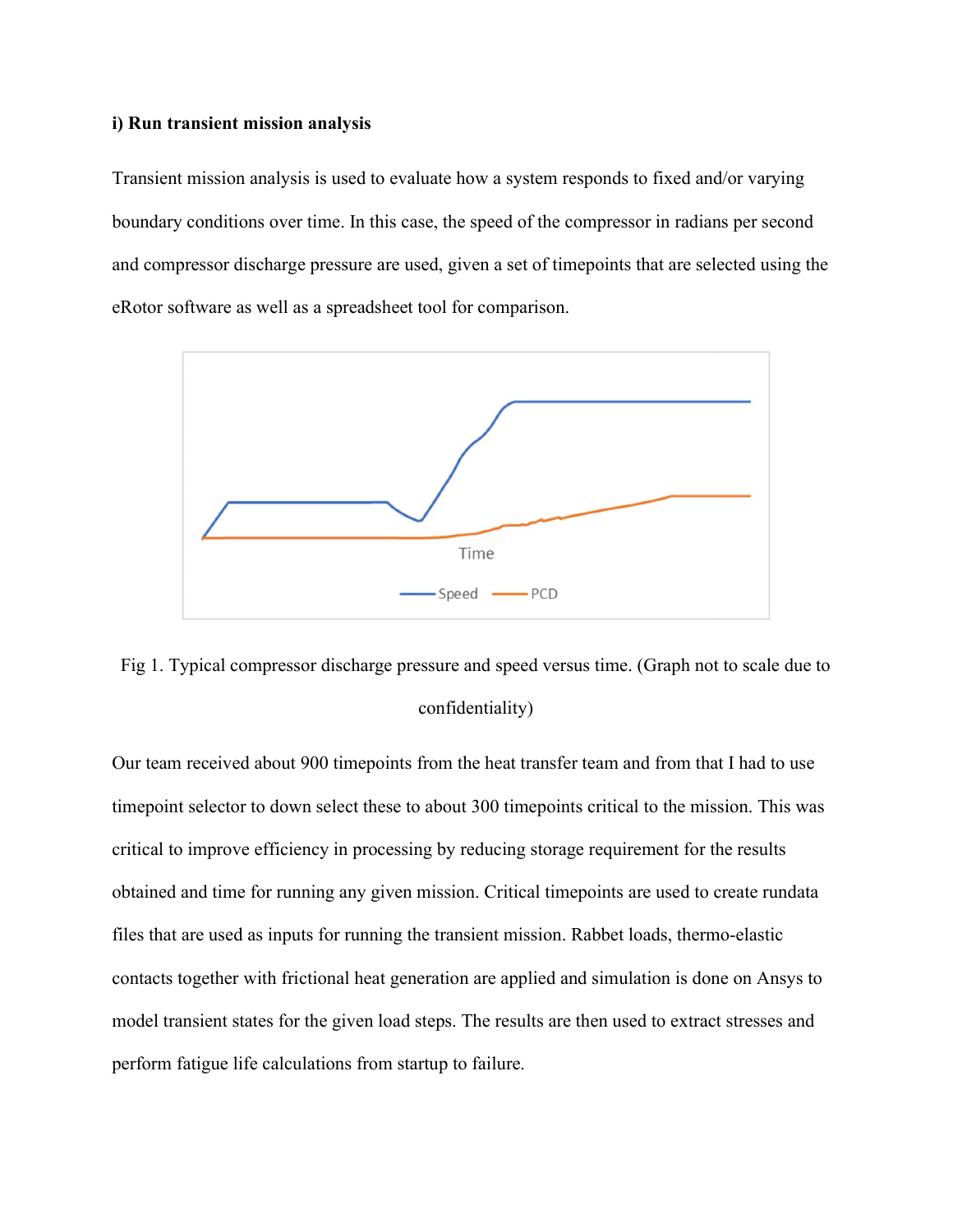### ii) Low Cycle Fatigue (LCF) Analysis

LCF analysis is characterized by high amplitude, low-frequency plastic strains and is useful especially in gas turbines where the materials operate in temperature varying and cyclic conditions. Mechanical and thermal loading lead to the development of high stresses greater than the material yield strength. After a startup and shut down, high tensile stress is developed in the hot compressed area as the material gets cold.



Fig 2: Ansys plot of a high stress area

Conducting LCF analysis leads to identifying areas under high stress which can experience microscopic crack that, if not identified, could get larger over time. LCF is therefore used to determine the lifetime of the component by plastic strain amplitude where the larger the amplitude, the shorter the life of the part. It should be noted that LCF is a factor of both strength and ductility.

As an aircraft mechanic, I performed calendar inspections and part replacements due to life without knowing why the time period for the inspection and/or replacement was selected.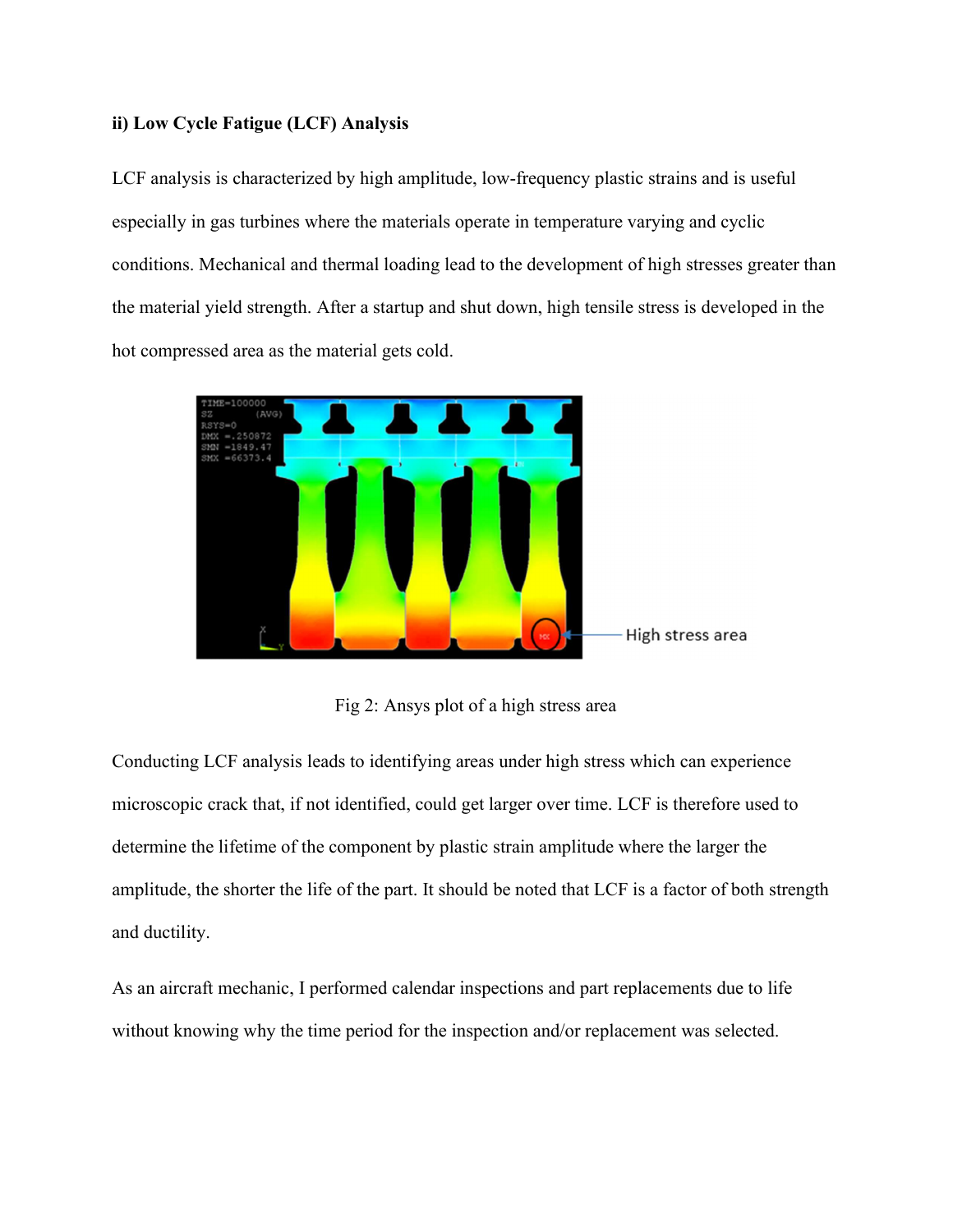Performing LCF lifing and mission mixing enabled me to understand why these times are important for maintenance and the life of the component.

#### iii) Own compressor wheel rotors through review and release

A drawing design review is critical in a product development process. It is used to evaluate the product against its requirements and engineering intent in order to verify the physical outcome of the drawing before committing to actual production. Failure to meet the design requirements can lead to huge losses in time and labor, which ultimately means financial losses.

Thorough inspection is performed using MBEWeb views which can be compared with existing, already approved drawings (typically similar/comparable-to drawings). An important consideration to make when doing a drawing review is staying in constant communication with the team. When an error is detected, letting the team know as soon as possible saves time as opposed to performing the entire review before sharing your findings. This ensures that the error is fixed while other parts of the review is still in progress if possible.

It is important to be familiar with Geometric Design and Tolerance (GD&T) symbols when performing drawing reviews. A dimensioning error could be easily overlooked as depicted in the picture below. At first glance it would appear that the first and second image are identical, ignore my scribblings on the first image. However, closer inspection shows that the profile of surface CJ to CK is a lot larger compared to the same profile on the right. This could lead to a subpar product being manufactured and failure to meet the engineering intent.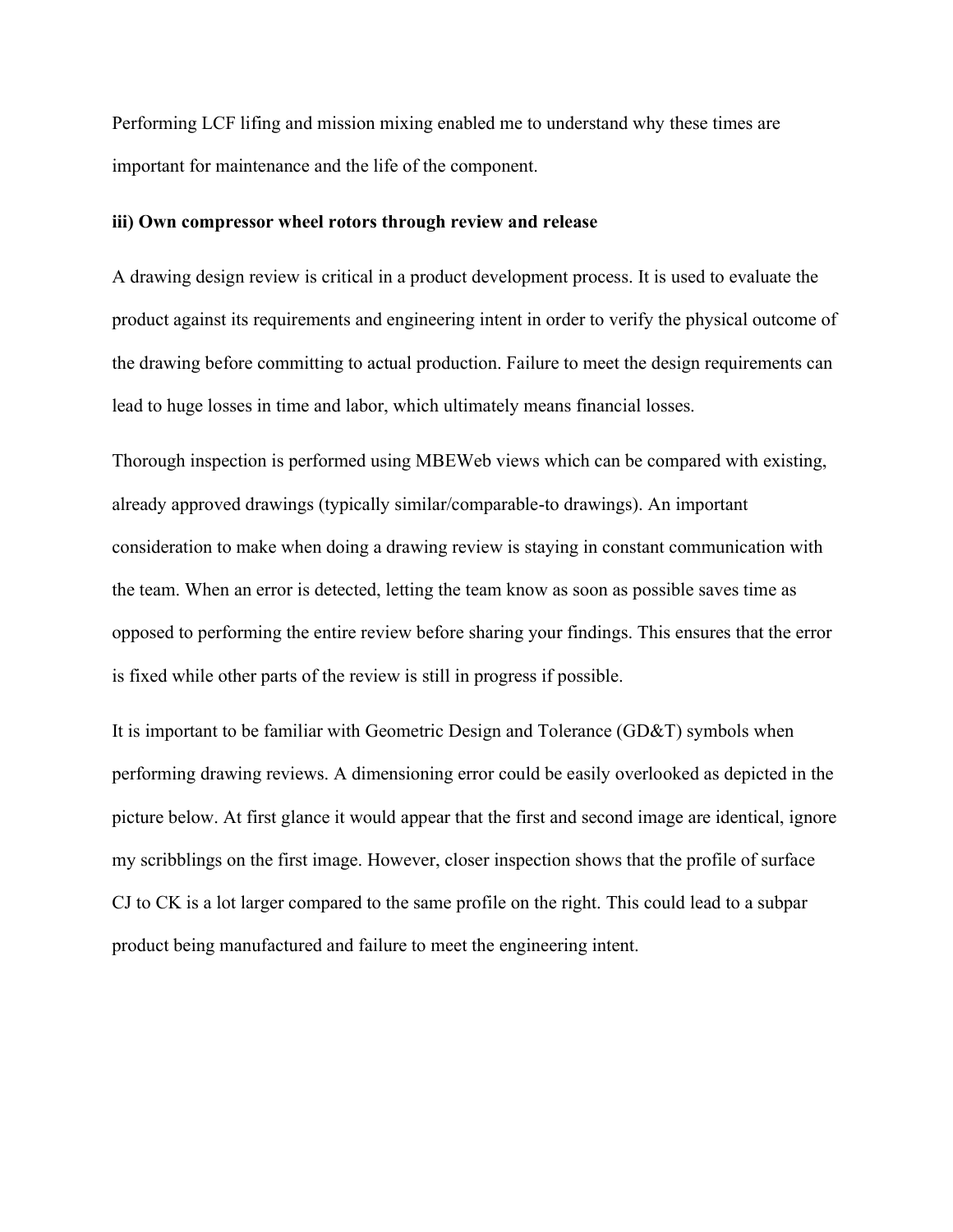

Fig 3: Dimensioning error over surface profile CJ-CK left image compared to the right

CAD models are also inspected, and checks made to ensure they are as expected. This is done on NX where the CAD model, together with other similar CAD models (as was in the case of MBEWeb comparison) are used to compare each other. The CAD models are loaded as layers on NX where one model is layered over another on the same axis with the same orientation. The model can then be sectioned and then viewed closely to check for unwanted differences.



Fig 4: NX model overlay with closeup

While performing maintenance as a mechanic, I regularly used engineering drawings to assemble, disassemble, troubleshoot, or even check a part for conformity before accepting them. It is therefore very crucial that the design engineer performs a thorough drawing review, not only for internal success of the company but the success of others that use the part.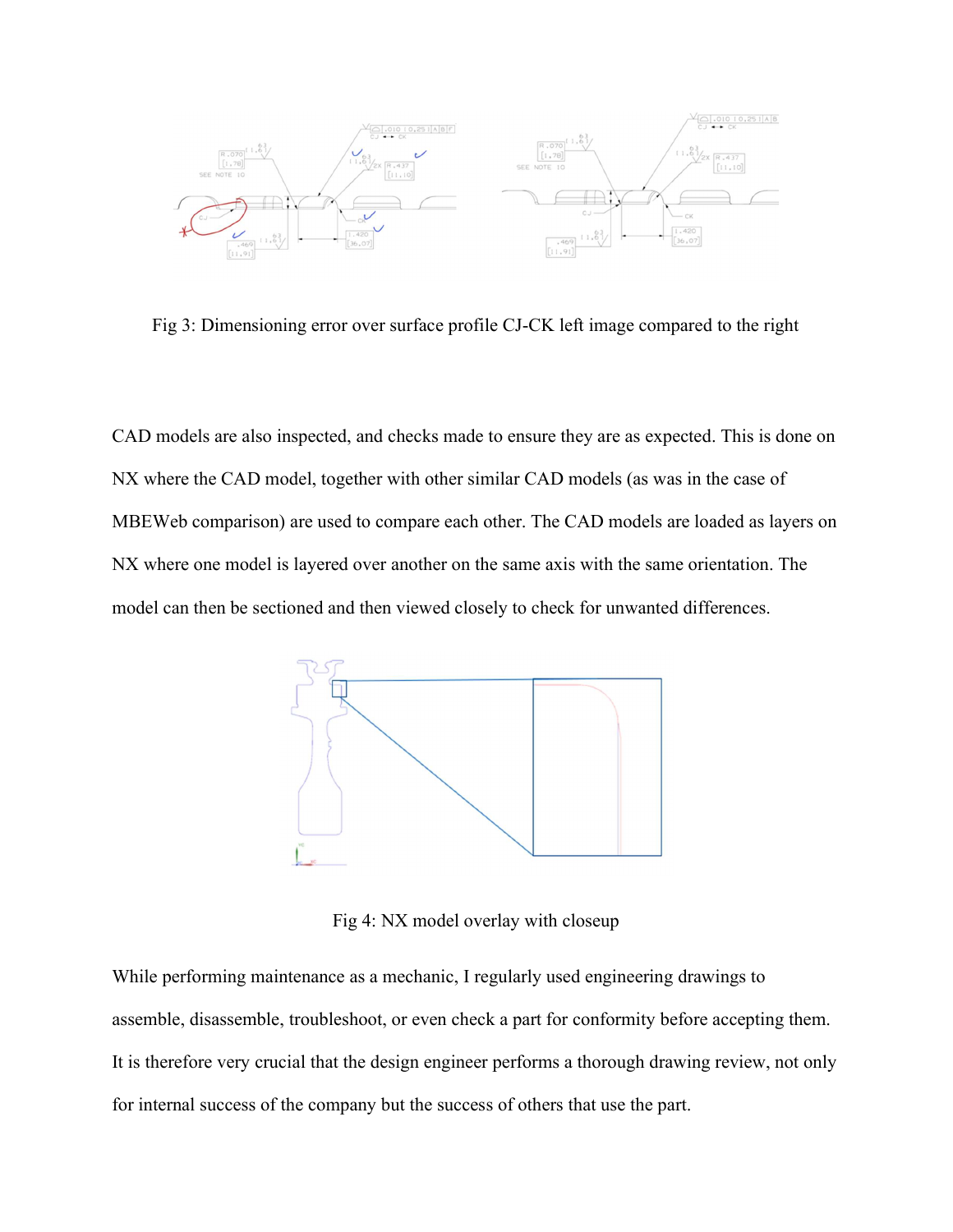#### iv) Miscellaneous assignments

#### a) Runout analysis

Runouts measure the variation in measurement of a feature or features to a reference point when the part is rotated about an axis. Runout controls are used for concentric alignment of rabbets and parallelism of flanges. Runout limits are put in place such that the piece part limits are tighter than assembly level. My objective for this assignment was to identify the trend in assigning limits from the piece part to the assembly level of 7 Units. This was accomplished by identifying the runout limit and matching the runout location for the piece part with the compressor or turbine rotor and then to the unit rotor where applicable. A tech-table was then created for comparison of multiple engines which will be used in engineering design practice.



Fig 5: Runout feature measurement<sup>i</sup>

#### b) Gravity sag comparison

Gravity sag comparison was performed on three units to check how much difference in sag was present on the models. This was accomplished by identifying the cg location from the data collected through ANSYS, the total weight and peak deflection with respect to the axial length. It was expected that the sag would be comparable in every case since the units are treated as beams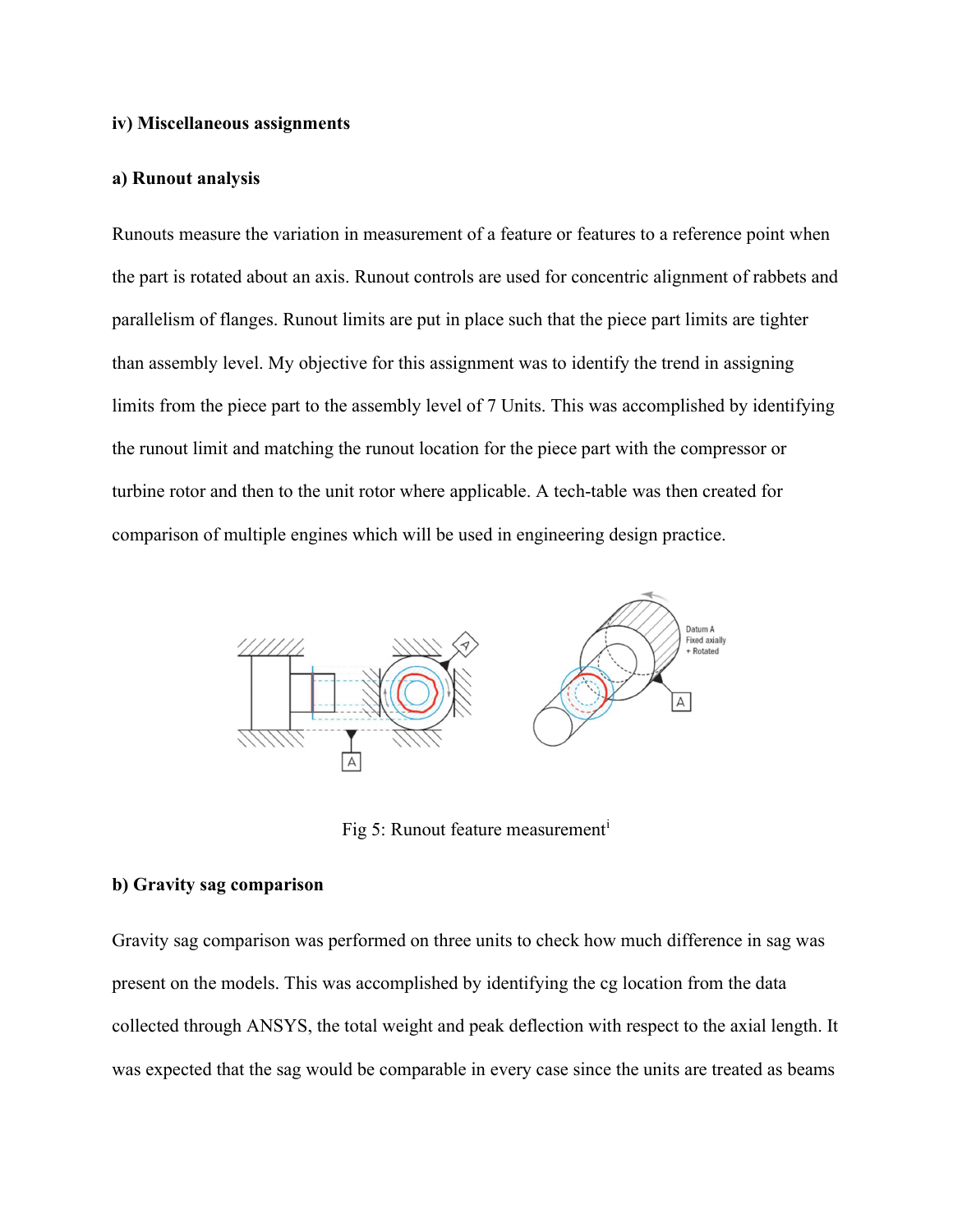fixed at both ends with uniformly distributed load. However, I found that one of the units had a deflection that was approximately 0.0015 inches higher than the other two units. This was due to the difference in axial cg location.



Fig 6: Ansys plot of a unit gravity sag model

# Conclusion

I learned a lot about the turbine in general and compressor rotor in particular. The compressor inlet sucks air into the compressor which is then worked on by the 14-stage compressor. This is immediately followed by the combustion section where the gas temperature is increased at constant pressure before moving to the turbine section where the air is expanded and blown out of the exhaust.



Fig 7: Flow diagram of the turbine engine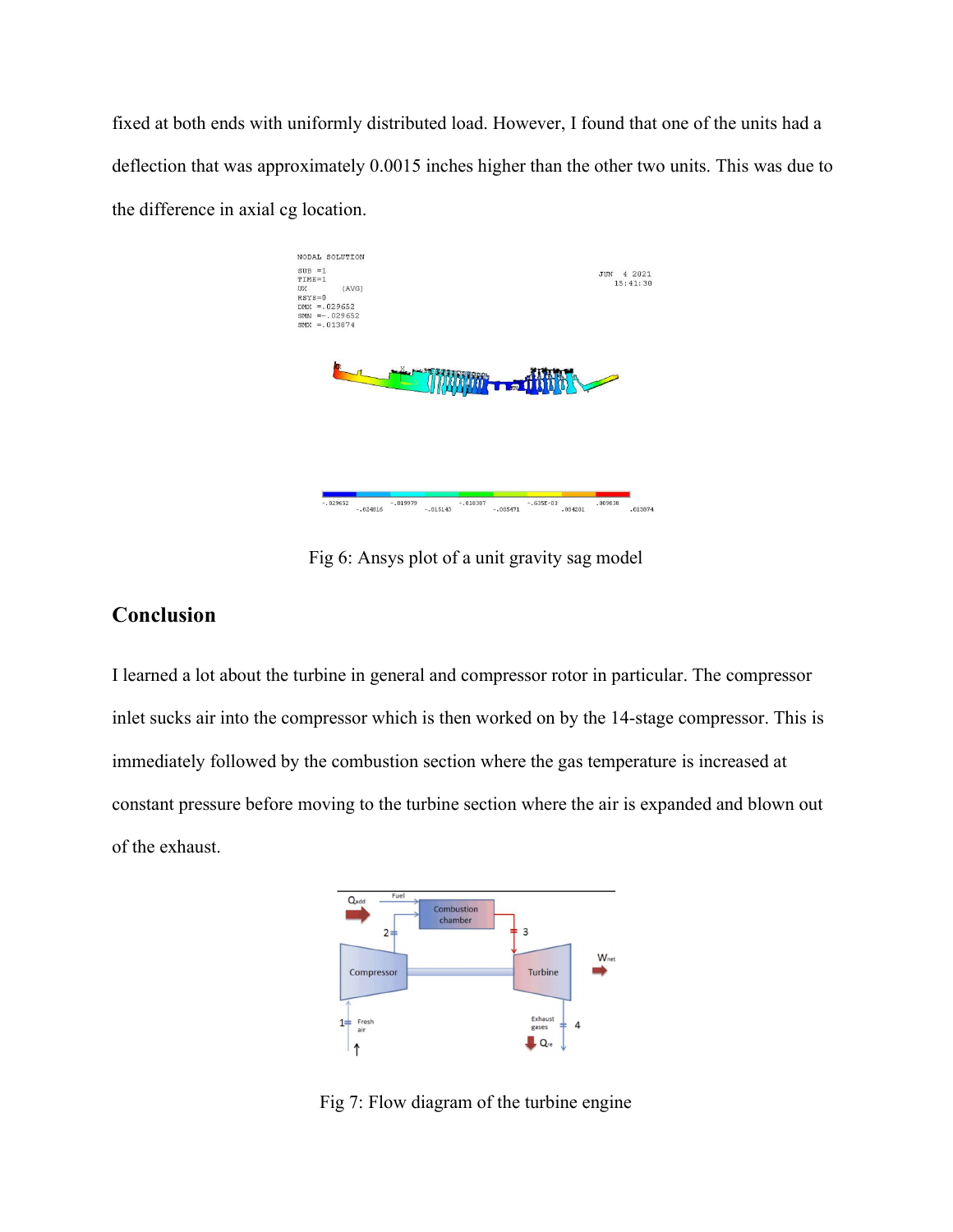I said earlier that the priorities I was assigned had a goal beyond my internship. While performing my tasks, I learned a lot about the gas turbine especially the compressor wheel. The different configurations of the bucket loading slots and their purpose was very intriguing. Another thing that I found interesting was the use of shot peening to reduce stress and fatigue failures and prolong the life of a compressor wheel.

Learning about the fundamentals of Gas Turbine led me to revisit thermodynamic principles that I learned in class and the critical role it plays in design and operation of the engine. In designing the gas turbine, the engineer has to think beyond his scope of work and collaborate broadly with other engineers to the end user.

## Acknowledgements

There was not a dull moment during my stay at GE. The rotors team was very welcoming and inclusive in every aspect of my tour. I would like to thank JaNet for working with me through the process of being a part of GE this summer. I also thank Prakash, for his leadership and continued support throughout my internship. I loved that he made learning about gas turbines a priority number one. It is easy to dismiss the basics, yet they are key to understanding the more complex nature of the why and what we do as design engineers. I will always fall back on his advice of not forgetting the simple stuff. I also want to thank Matt for the lessons and encouragement he had with me. He taught me not only about cool tips and tricks for an efficient job, but about GE as an organization and the internal relationships within departments and the city of Greenville in general. My internship would be incomplete without my office buddy Joe. It was always nice to walk up to him and ask questions in the office. He always had detailed explanations about the assignments he gave me which helped explaining the why I had